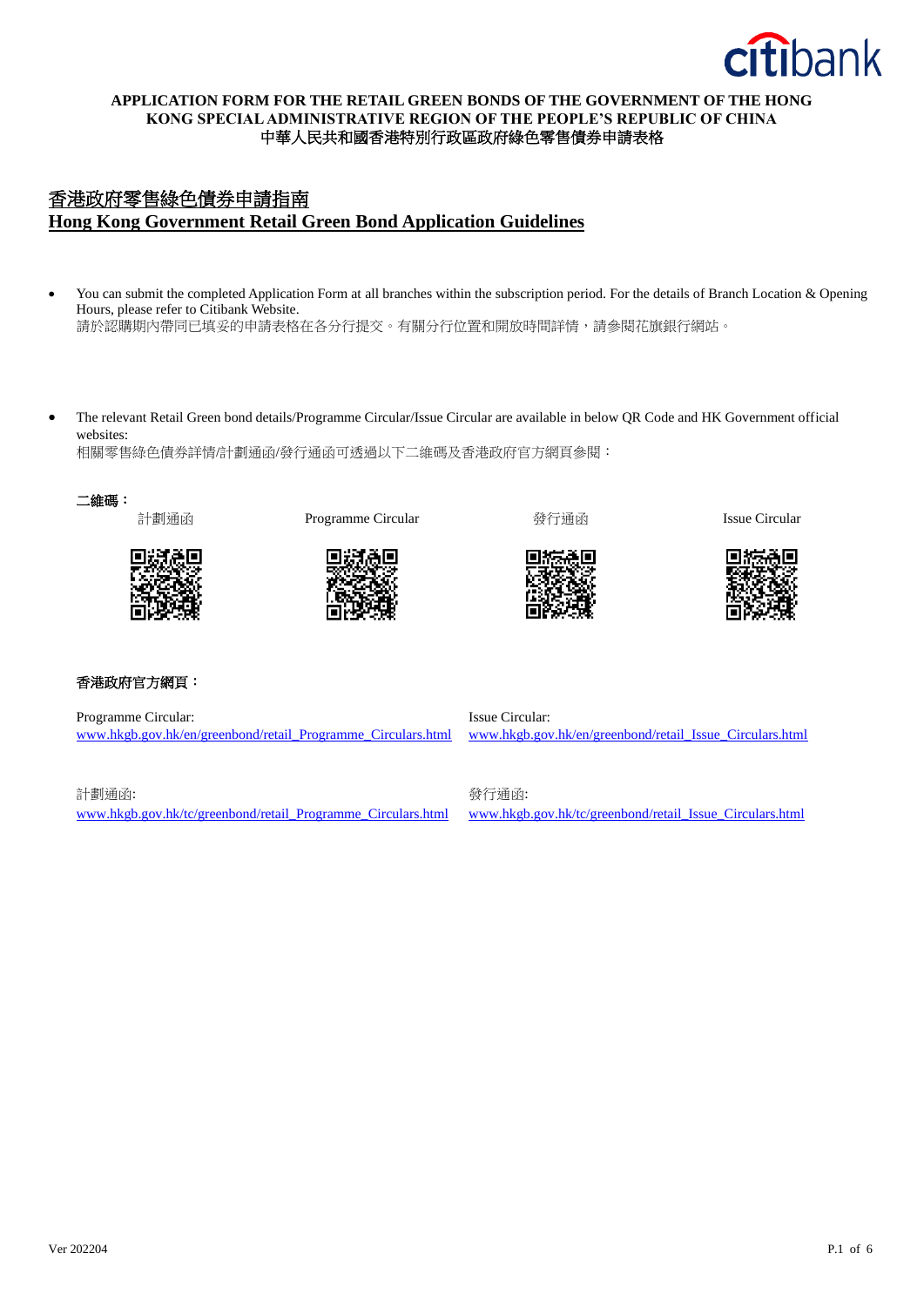# **INSTRUCTIONS ON APPLYING FOR THE RETAIL GREEN BONDS OF THE GOVERNMENT OF THE HONG KONG SPECIAL ADMINISTRATIVE REGION OF THE PEOPLE'S REPUBLIC OF CHINA**

# 認購中華人民共和國香港特別行政區政府綠色零售債券指示

**HK\$15,000,000,000 Retail Green Bonds due 2025 ("Retail Green Bonds")** 於**2025**年到期的**15,000,000,000**港元零售綠色債券 **(**綠色零售債券**)**

#### To : Citibank (Hong Kong) Limited Date

致 : 花旗銀行(香港)有限公司 日期

| Bonds Brokerage A/C No.: 債券戶口號碼:                                                                                                                                                                            | Bonds Brokerage Account Title: 債券戶口持有人之名稱:                                                                                                                                      |
|-------------------------------------------------------------------------------------------------------------------------------------------------------------------------------------------------------------|---------------------------------------------------------------------------------------------------------------------------------------------------------------------------------|
| Contact telephone number: 聯絡電話號碼:                                                                                                                                                                           | Hong Kong Identity Card Number: 香港身份證號碼:                                                                                                                                        |
| Principal amount of Retail Green Bonds applied for<br>(must be minimum HKD $10,000 \&$ thereafter in integral multiples<br>of HKD 10,000):<br>申請綠色零售債券的本金額 (必須為最低10,000港元或之後為<br>10,000港元的完整倍數):<br>HKD 港元: | Designated Currency Manager A/C No. (Must be a bond settlement<br>account):<br>指定貨幣理財戶口號碼 (必須為債券結算戶口):                                                                          |
|                                                                                                                                                                                                             |                                                                                                                                                                                 |
| Debit from my Account the following application amount<br>(inclusive of the handling fee):<br>由本人的戶口扣取下述之申購金額(包括手續費):                                                                                       | Handling Fee, Custodian Fees, Coupon/Interest Collection Fees,<br>Redemption at Maturity Fees, Stamp Duty at Bonds Brokerage A/C:<br>於債券戶口之認購手續費, 託管服務費,代收票息/利息費,到<br>期贖回費,印花稅: |
| <b>HKD</b> 港元 : Same as the application amount above<br>與上述之申請金額相同                                                                                                                                          | HKD 港元 :<br>Waived<br>豁免                                                                                                                                                        |

1. I confirm I have read and understood the terms and conditions and application procedures relating to the Retail Green Bonds to be issued by the Government of the Hong Kong Special Administrative Region of the People's Republic of China ("HKSAR Government") as set out in the electronic versions of the programme circular dated 26 April 2022 (the "Programme Circular") and the issue circular dated 26 April 2022 (the "Issue Circular") which can be viewed online at the HKSAR Government Bonds website [\(www.hkgb.gov.hk/en/greenbond\)](http://www.hkgb.gov.hk/en/greenbond) and agree to be bound by them. In particular, I have read and understood and hereby confirm the representations, undertakings, and agreements set out in the sub-section on pages 12 to 14 headed "What confirmations do I have to make?" under the section entitled "HOW TO APPLY FOR RETAIL GREEN BONDS" in the Issue Circular. I confirm I understand my personal data will be involved in the making of this application and such personal data may comprise of the information provided above or may come from my personal data stored with the Bank. Regardless of whether such personal data comprises of the information provided above or comes from personal data stored with the Bank, I confirm that such data belongs to me in my capacity as the account holder, or, in the case of joint accounts, belongs to me in my capacity as one of the account holders. I am aware of the selling and transfer restrictions stated in the Issue Circular. I confirm I hold a valid Hong Kong identity card. I confirm I am not located within the United States or Canada and am not a U.S. person within the meaning of Regulation S under the U.S. Securities Act of 1933, as amended, (which includes any person resident in the United States and any partnership or corporation organised or incorporated under the laws of the United States) ("U.S. Person") or a resident of Canada. I further confirm that I am not acting as an agent of a U.S. Person or a resident of Canada.

本人確認已閱讀及理解日期為2022年4月26日的電子版計劃通函(計劃通函)和日期為2022年4月26日的電子版發行通函(發行通函)(電 子版的計劃通函及發行通函可於香港特區政府債券網站(www.hkgb.gov.hk/tc/greenbond)瀏覽所載的中華人民共和國香港特別行政區 政府(香港特區政府)發行的綠色零售債券之條款及條件和申請程序及同意受其約束。本人已閲讀、理解及確認在發行通函內於第12 頁至14頁「如何申請認購綠色零售債券」之「我需要作出甚麼確認?」的一節中所載的聲明,承諾及買家的確認。本人確認理解是次 申請將涉及屬於本人的個人資料,而該資料可能由本人於以上直接提供,或來自貴銀行內部存有的資料。不論資料是由本人於以上 直接提供,或來自貴銀行內部存有的資料,本人均確認資料屬本人以戶口持有人的身分所有(若屬聯名戶口,則以其中一位戶口持有 人的身分)。本人明白發行通函所載的售賣限制。本人確認持有有效的香港身份證。本人確認本人並非身處美國或加拿大,並非為1933 年美國證券法(經修訂)S規例所界定的美國人士(包括居於美國的任何人士及根據美國法例組織或成立的合夥商號或有限公司) (美國 人士)或加拿大居民。本人進一步確認本人並非受美國人士或加拿大居民的代理而行事。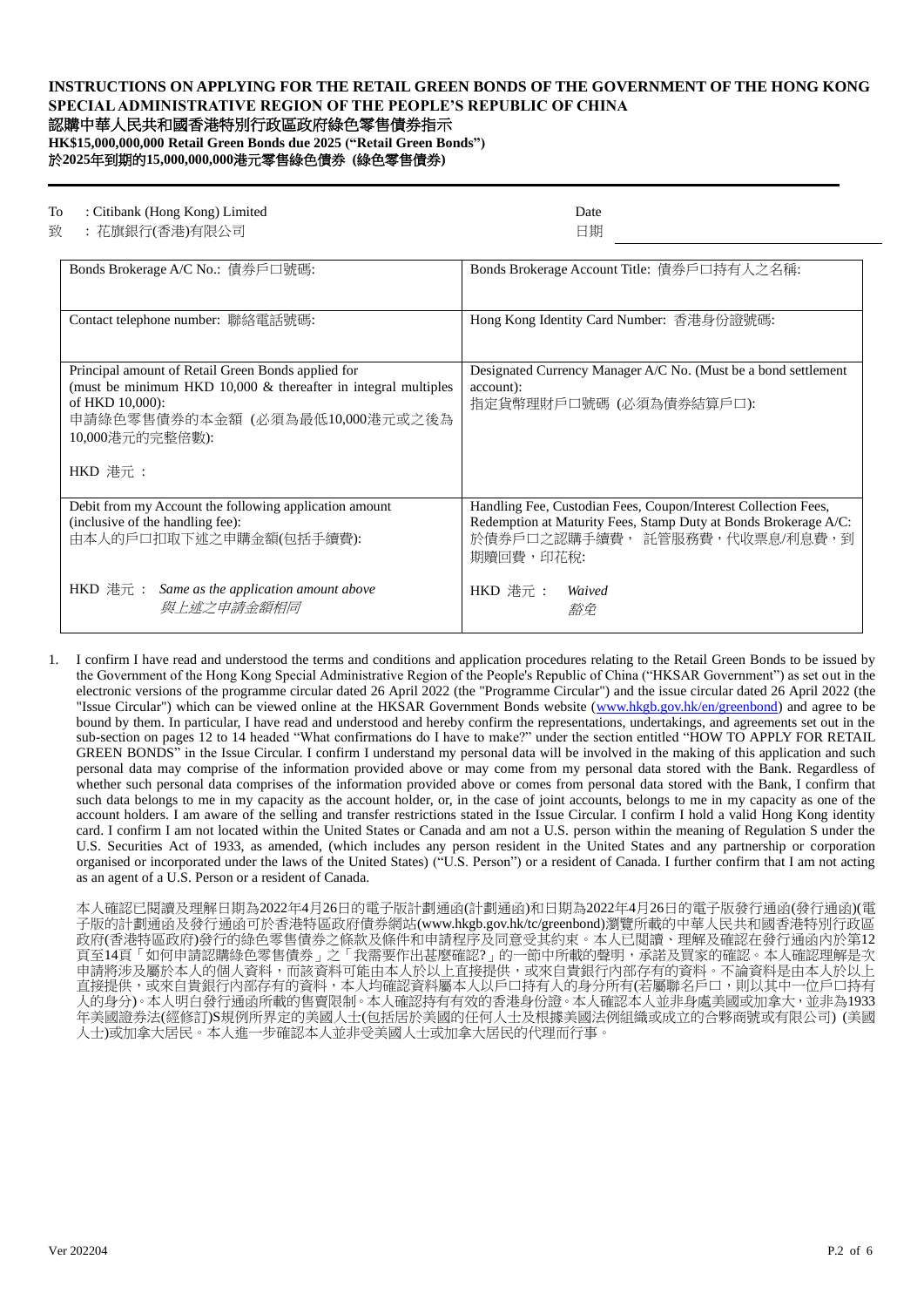2. I confirm that I have made **one** application for the Retail Green Bonds only. Any application to HKSAR Government by a placing bank or Hong Kong Securities Company Limited ("HKSCC") (whether made for an investor who has an investor account with HKSCC or for an investor applying through a securities broker) will constitute an offer to subscribe for Retail Green Bonds. In the case of multiple applications, I understand and agree that **all** of my applications may be rejected.

本人確認只提出一個綠色零售債券的申請。任何透過配售銀行或香港中央結算有限公司(香港結算公司)(不論申請是由擁有在香港結 算公司開立的投資者戶口的投資者作出的或投資者透過證券經紀申請認購而作出的)向香港特區政府提出的申請將構成認購綠色零 售債券之要約。如有重覆申請,本人明白及同意**所有**申請均不予受理。

3. I acknowledge and agree that, subject to any announcements by HKSAR Government, this instruction is irrevocable.

本人知悉及同意,受限於香港特區政府的任何公告,是項指示將不可撤銷。

4. Please debit the application amount (inclusive of the handling fee) from my designated HKD account with the Bank. I understand and agree that the Bank may at its discretion and without reference to me determine whether to carry out my instructions given herein if my designated HKD account with the Bank does not have sufficient available fund(s) to pay for the application amount (inclusive of handling fee). Any costs, charges and losses incurred as a result thereof shall be borne by me.

請由本人指定於貴銀行之港元戶口支取有關申購金額(包括手續費)。如本人指定於貴銀行之港元戶口無足夠款項支付有關申購金額 (包括手續費),本人明白及同意貴銀行有權決定是否執行本人之認購綠色零售債券指示而無須知會本人,並由本人承擔由此而引致 之一切費用、收費及損失。

5. I understand that the Bank has the discretion to hold the relevant application amount (inclusive of handling fee) in my above-mentioned debit account from the date of this application until the relevant application amount (inclusive of handling fee) has been debited from my debit account on or before the closing date of the subscription period or upon being notified that the above instruction cannot be carried out for whatever reason.

本人明白貴銀行可酌情由本申請日起在本人扣賬戶口內凍結應繳之申購金額(包括手續費),直至有關申購金額(包括手續費)已經於 有關公開認購最後申請日期當日或之前於本人之扣賬戶口內扣除或直至獲通知因任何原因不能執行上述指示。

### 6. **Personal Information Collection Statement**

This Personal Information Collection Statement is made in accordance with the Personal Data (Privacy) Ordinance, Cap. 486 (the "PDPO"). It sets out the purposes for which your personal data (the term "personal data" means personal data as defined in the PDPO) provided by you as an applicant for Retail Green Bonds may be used after collection as well as what you are agreeing to in respect of the use, disclosure, transfer and retention of your personal data by HKSAR Government as the issuer of Retail Green Bonds and your rights under the PDPO.

#### 個人資料收集聲明

本個人資料收集聲明乃按照香港法例第486章《個人資料(私隱)條例》(「《私隱條例》」)作出,其中列明你以綠色零售債券認購申請 人身分提供的個人資料(「個人資料」一詞是指《私隱條例》所界定的個人資料)被收集後可能會用於哪些用途、你就作為綠色零售債 券發行人的香港特區政府使用、披露、轉移及保留你的個人資料所同意的事項,以及你在《私隱條例》下的權利。

#### **Purposes of Collection of Personal Data**

It is necessary for you as an applicant for Retail Green Bonds, when applying for Retail Green Bonds, to provide your personal data to HKSAR Government and any agents or parties duly authorised by it in connection with the Retail Green Bond issuance.

Failure to provide your personal data may result in your application for Retail Green Bonds being rejected, delay or an inability to process your application. It may also result in delay to the allocation of Retail Green Bonds to you if your application is successful or to any refund being made to you if you are owed a partial or full refund of your application moneys.

It is important that you inform the person or party to whom you provided your personal data immediately upon becoming aware of any inaccuracy in or change to your personal data so provided.

Your personal data provided in your application for Retail Green Bonds will be used for one or more of the following purposes:

- (a) processing your application;
- (b) verifying the validity of your application;
- (c) enabling compliance with the terms and application procedures set out in this application form and the Issue Circular;
- (d) conducting identity and signature verifications;
- (e) enabling exchange of information directly or indirectly between HKSAR Government as the issuer of Retail Green Bonds and you;
- (f) statistical purposes;
- (g) enabling compliance with all applicable laws, rules and regulations, codes and practices binding on or applicable to HKSAR Government or any agents or parties duly authorised by it, or an order of a court of any competent jurisdiction (including making required disclosures);
- (h) any other incidental or associated purposes relating to any of the above purposes; and
- (i) for any other purposes in connection with the Retail Green Bond issuance as permitted by law.

#### 收集個人資料的目的

作為綠色零售債券認購申請人,你必須在申請認購綠色零售債券時,向香港特區政府及其就綠色零售債券的發行正式授權的任何代 理人或其他人士提供你的個人資料。

若你未能提供個人資料,可能會導致你就認購綠色零售債券提出的申請被拒絕、延遲或無法被處理。此外,若你的申請成功,這可 能會導致對你作出的綠色零售債券分配被延遲,而倘若你應獲部分或全部退還你的申請款項,這亦可能會導致退款的延遲。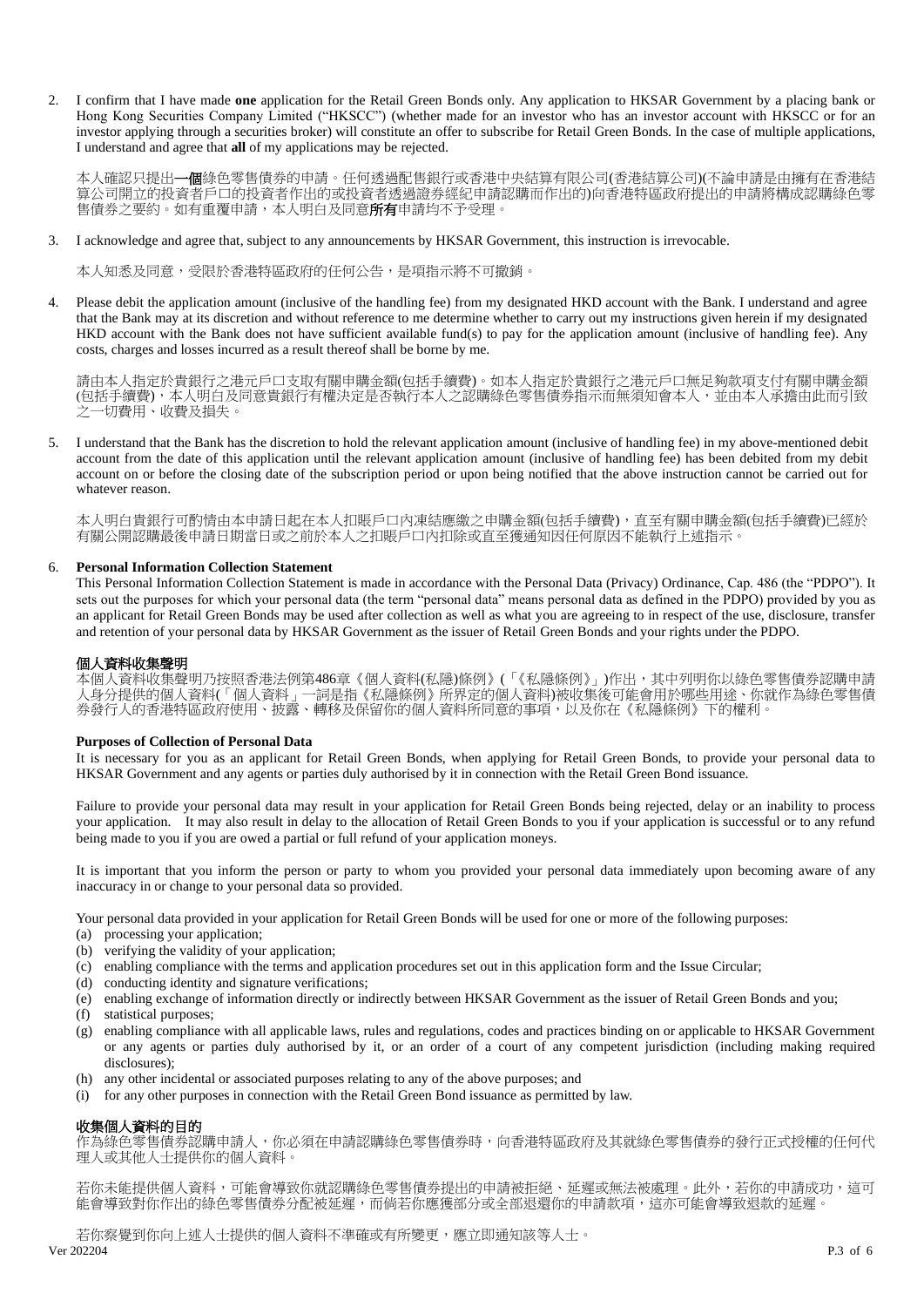你在申請認購綠色零售債券時提供的個人資料將被用於以下一種或多種用途:

- (a) 處理你的申請;
- (b) 核實你的申請是否有效;
- (c) 使本申請表格及發行通函中列明的條款及申請程序得以被遵行;
- (d) 核實身分及簽名;
- (e) 使作為綠色零售債券發行人的香港特區政府與你之間能夠直接或間接交換資料;
- (f) 統計用途;
- (g) 使所有適用法律、規則及規例,對香港特區政府或其正式授權的任何代理人或人士具約束力或適用的守則及常規,或使任何具 司法管轄權的法院所作出的命令得以被遵守(包括作出規定的披露);
- (h) 與任何上述用途有關的任何其他附帶或相關連的用途;及
- (i) 法律容許與綠色零售債券的發行相關的任何其他用途。

### **Transfer of Personal Data**

Your personal data will be kept confidential but may, for any of the above purposes, be disclosed or transferred to any of the following parties (whether within or outside Hong Kong):

- (a) Hong Kong Monetary Authority, Hong Kong Securities Clearing Company Limited and recognised dealers, placing banks, and securities brokers (as defined in the Issue Circular);
- (b) any agents, contractors or third-party service providers who offer administrative, telecommunications, computer, payment, data processing, matching, storage, research, statistical or other services to HKSAR Government for the purposes mentioned above, or to any of the parties mentioned in (a) above in connection with the operation of such party's activity or business for purposes relating to Retail Green Bonds;
- (c) any government or regulatory bodies;
- (d) any legal adviser, accountant, other financial or professional adviser to HKSAR Government; and
- (e) any other persons with whom, or institutions with which, you as a holder of Retail Green Bonds have or propose to have dealings for purposes relating to your Retail Green Bonds, including but without limitation your bankers, legal advisers, accountants or securities brokers.

#### **轉移個人資料**

你的個人資料將被保密,但可以為任何上述用途而向下列任何人士(不論是在香港境內或境外)披露或轉移:

- (a) 香港金融管理局、香港中央結算有限公司及認可交易商、配售銀行以及證券經紀(其定義見於發行通函);
- (b) 為了上述用途而向香港特區政府提供,或為了與綠色零售債券有關的目的而向上文(a)段中提及的任何人士在有關其活動或業務 運作的情況下提供行政、電訊、電腦、支付、數據處理、核對、儲存、研究、統計或其他服務的任何代理人、承辦商或第三方 服務供應商;
- (c) 任何政府或監管機構;
- (d) 香港特區政府的任何法律顧問、會計師、其他財務或專業顧問;及
- (e) 作為綠色零售債券持有人的你為了與你的綠色零售債券有關的目的而與之有或擬有事務往來的任何其他人士或機構,包括但不 限於你的銀行、法律顧問、會計師或股票經紀。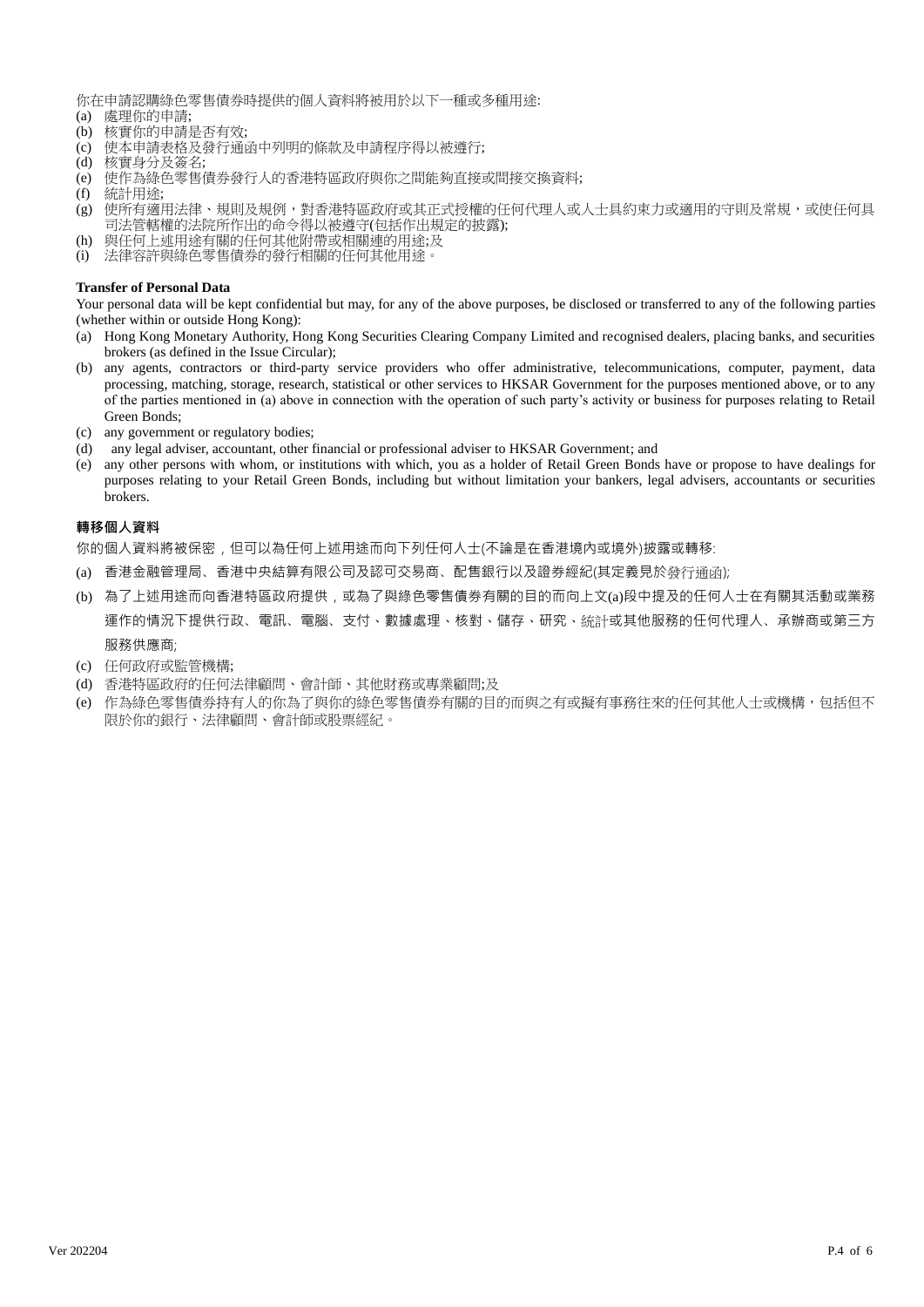#### **Access to and Correction of Personal Data**

Under the PDPO, you have:

- (a) the right to check whether HKSAR Government and/or any of the agents or parties duly authorised by it in connection with the Retail Green Bond issuance holds personal data about you and the right of access to such personal data;
- (b) the right to require HKSAR Government and/or any of the agents or parties duly authorised by it in connection with the Retail Green Bond issuance to correct any personal data relating to you which is inaccurate; and
- (c) the right, as far as practicable, to ascertain the policies and practices of HKSAR Government and/or any of the agents or parties duly authorised by it in connection with the Retail Green Bond issuance in relation to personal data for purposes relating to Retail Green Bonds.

In accordance with the PDPO, HKSAR Government and/or any of the agents or parties duly authorised by it in connection with the Retail Green Bond issuance have the right to charge a reasonable fee for processing of any data access request. All requests for access to or correction of personal data held by HKSAR Government and/or any of the agents or parties duly authorised by it in connection with the Retail Green Bond issuance, or for information regarding the policies and practices of such parties in relation to the personal data for purposes relating to Retail Green Bonds should be addressed to:

Hong Kong Monetary Authority

Attention: The Data Protection Officer Address: 55/F, Two International Finance Centre 8 Finance Street, Central, Hong Kong Fax Number: 2878 8262 Email: hkgbenquiry@hkma.gov.hk

# **查閱及更正個人資料**

根據《私隱條例》,你有權:

- (a) 查明香港特區政府及/或其就綠色零售債券的發行正式授權的任何代理人或其他人士是否持有關於你的個人資料,並且查閱該 等個人資料;
- (b) 要求香港特區政府及/或其就綠色零售債券的發行正式授權的任何代理人或其他人士更正與你有關的任何不正確個人資料;及
- (c) 在切實可行範圍內查明香港特區政府及/或其就綠色零售債券的發行正式授權的任何代理人或其他人士涉及為了與綠色零售債 券有關的用途而在個人資料方面的政策及慣常做法。

根據《私隱條例》,香港特區政府及/或其就綠色零售債券的發行正式授權的任何代理人或其他人士有權就處理任何查閱資料的要求 收取合理費用。所有查閱或更正由香港特區政府及/或其就綠色零售債券的發行正式授權的任何代理人或其他人士持有的個人資料 的要求,以及所有索取關於該等人士涉及為了與綠色零售債券有關的用途而在個人資料方面的政策及慣常做法的資料的要求,應按 下列資料向香港金融管理局提出:

# 香港金融管理局

收件人:資料保護主任

地址: 香港中環金融街8號國際金融中心二期55樓

#### 傳真號碼:2878 8262

電子郵件:hkgbenquiry@hkma.gov.hk

- 7. I understand and acknowledge that:
	- (a) the Bank is acting in the capacity of an agent in handling this application;
	- (b) the Bank does not have any affiliation with HKSAR Government; and
	- (c) the Bank is not an independent intermediary because the bank receive fees, commissions, or other monetary benefits from other parties (which may include product issuers) in relation to the distribution of investment products. For details, I should refer to the disclosure on monetary benefits which the bank is required to deliver to me prior to or at the point of entering into any transaction in investment products. Citibank may receive non-monetary benefits from other parties, or have close links or other legal or economic relationships with issuers of products that the bank may distribute to me; and
	- (d) the Bank will receive from HKSAR Government a placing fee of 0.15% of the allotted amount of Retail Green Bonds.

本人明白及知悉:

- (a) 貴銀行以代理人身份處理此申請;
- (b) 貴銀行與香港特區政府並無任何關連;及
- (c) 貴銀行並非獨立的中介人且有收取由其他人士(可能包括產品發行人)就銀行向本人分銷投資產品而提供的費用、佣金或其他 金錢收益。詳情請參閱銀行按規定在訂立任何投資產品交易前或在訂立任何投資產品交易時須向本人提供的金錢收益披露。銀 行亦有可能收取由其他人士提供的非金錢收益,或與銀行可能向本人分銷的產品的發行人有緊密聯繫或其他法律或經濟關係; 及

(d) 貴銀行將從香港特區政府收取綠色零售債券獲分派金額的0.15%的配售費。